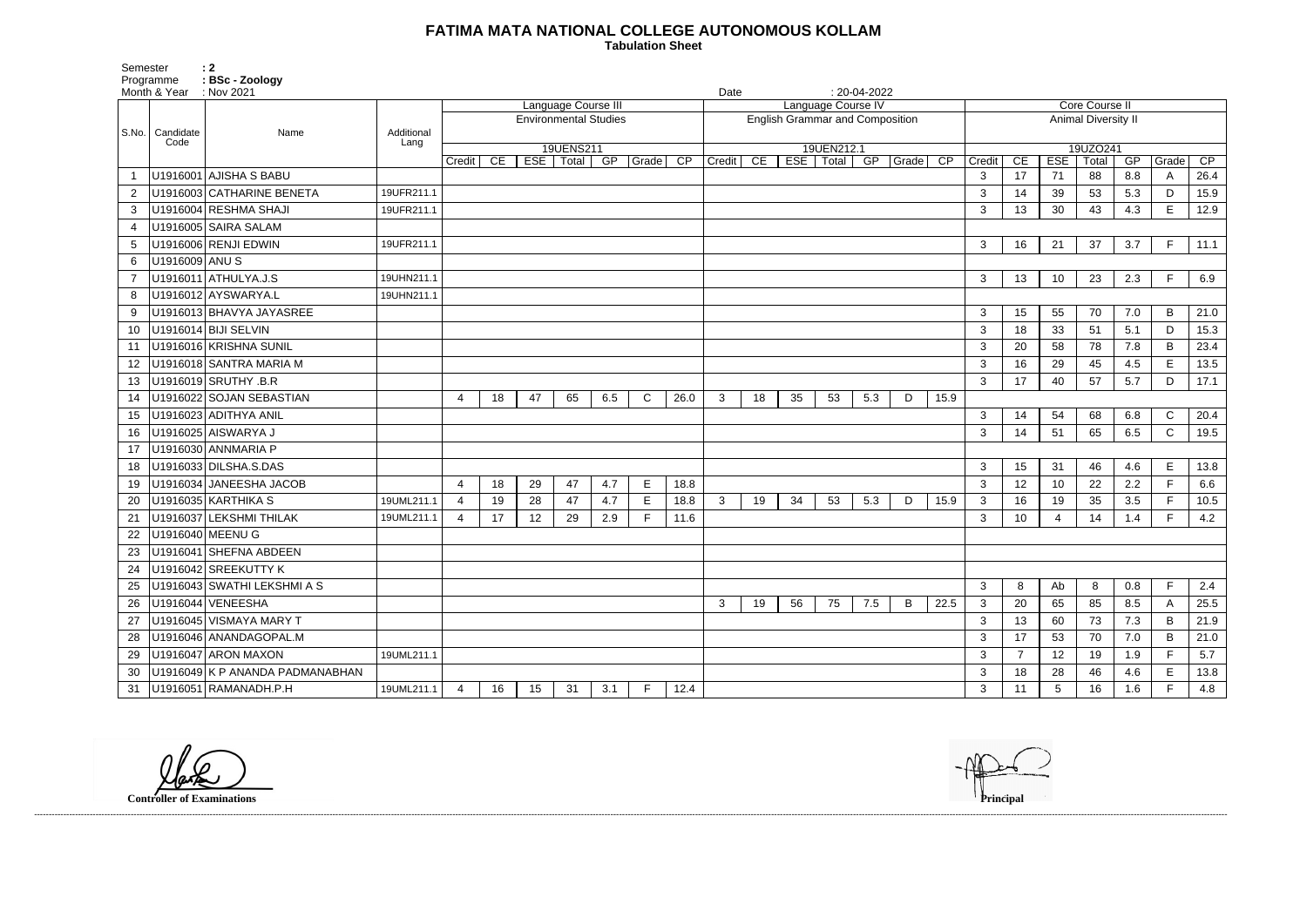|                |                   |                                 |                    | <b>Complementary Course III</b><br>Inorganic and Bioinorganic Chemistry |    |                |       |     |              |                                       | <b>Complementary Course IV</b> |          |                |          |     |              |                 |  |  |
|----------------|-------------------|---------------------------------|--------------------|-------------------------------------------------------------------------|----|----------------|-------|-----|--------------|---------------------------------------|--------------------------------|----------|----------------|----------|-----|--------------|-----------------|--|--|
|                |                   |                                 |                    |                                                                         |    |                |       |     |              | Anatomy, Embryology & Micro technique |                                |          |                |          |     |              |                 |  |  |
| S.No.          | Candidate<br>Code | Name                            | Additional<br>Lang |                                                                         |    |                |       |     |              |                                       |                                |          |                |          |     |              |                 |  |  |
|                |                   |                                 |                    | 19UCH231.4                                                              |    |                |       |     |              |                                       |                                | 19UBO231 |                |          |     |              |                 |  |  |
|                |                   | U1916001 AJISHA S BABU          |                    | Credit                                                                  | CE | <b>ESE</b>     | Total | GP  | Grade        | CP                                    | Credit                         | CE       | <b>ESE</b>     | Total    | GP  | Grade        | $\overline{CP}$ |  |  |
|                |                   | U1916003 CATHARINE BENETA       | 19UFR211.1         |                                                                         |    |                |       |     |              |                                       |                                |          |                |          |     |              |                 |  |  |
| -2             |                   |                                 |                    | $\overline{2}$                                                          | 20 | 6              | 26    | 2.6 | F.           | 5.2                                   | $\overline{2}$                 | 17       | 8              | 25<br>44 | 2.5 | F.           | 5.0             |  |  |
| 3              |                   | U1916004 RESHMA SHAJI           | 19UFR211.1         | $\overline{2}$                                                          | 15 | 28             | 43    | 4.3 | E            | 8.6                                   | $\overline{2}$                 | 15       | 29             |          | 4.4 | E            | 8.8             |  |  |
| $\overline{4}$ |                   | U1916005 SAIRA SALAM            |                    | $\overline{2}$                                                          | 15 | 18             | 33    | 3.3 | F.           | 6.6                                   | $\overline{2}$                 | 16       | 31             | 47       | 4.7 | E            | 9.4             |  |  |
| 5              |                   | U1916006 RENJI EDWIN            | 19UFR211.1         |                                                                         |    |                |       |     |              |                                       | $\overline{2}$                 | 18       | 13             | 31       | 3.1 | F.           | 6.2             |  |  |
| 6              | U1916009 ANU S    |                                 |                    | $\overline{2}$                                                          | 16 | 41             | 57    | 5.7 | D            | 11.4                                  | $\overline{2}$                 | 10       | 67             | 77       | 7.7 | B            | 15.4            |  |  |
| 7              |                   | U1916011 ATHULYA.J.S            | 19UHN211.1         | $\overline{2}$                                                          | 15 | 9              | 24    | 2.4 | F            | 4.8                                   |                                |          |                |          |     |              |                 |  |  |
| 8              |                   | U1916012 AYSWARYA.L             | 19UHN211.1         | $\overline{2}$                                                          | 20 | 62             | 82    | 8.2 | А            | 16.4                                  |                                |          |                |          |     |              |                 |  |  |
| 9              |                   | U1916013 BHAVYA JAYASREE        |                    | $\overline{2}$                                                          | 18 | 44             | 62    | 6.2 | $\mathsf{C}$ | 12.4                                  |                                |          |                |          |     |              |                 |  |  |
| 10             |                   | $U1916014$ BIJI SELVIN          |                    | $\overline{2}$                                                          | 20 | 31             | 51    | 5.1 | D            | 10.2                                  | $\overline{2}$                 | 18       | 57             | 75       | 7.5 | B            | 15.0            |  |  |
| 11             |                   | U1916016 KRISHNA SUNIL          |                    | $\overline{2}$                                                          | 20 | Ab             | 20    | 2.0 | F.           | 4.0                                   |                                |          |                |          |     |              |                 |  |  |
| 12             |                   | U1916018 SANTRA MARIA M         |                    | $\overline{2}$                                                          | 18 | 51             | 69    | 6.9 | C            | 13.8                                  | 2                              | 18       | 38             | 56       | 5.6 | D            | 11.2            |  |  |
| 13             |                   | U1916019 SRUTHY .B.R            |                    |                                                                         |    |                |       |     |              |                                       |                                |          |                |          |     |              |                 |  |  |
| 14             |                   | U1916022 SOJAN SEBASTIAN        |                    | $\overline{2}$                                                          | 19 | 22             | 41    | 4.1 | F            | 8.2                                   |                                |          |                |          |     |              |                 |  |  |
| 15             |                   | U1916023 ADITHYA ANIL           |                    | $\overline{2}$                                                          | 16 | 39             | 55    | 5.5 | D            | 11.0                                  | $\overline{2}$                 | 17       | 47             | 64       | 6.4 | C            | 12.8            |  |  |
| 16             |                   | U1916025 AISWARYA J             |                    | $\overline{2}$                                                          | 16 | 31             | 47    | 4.7 | E            | 9.4                                   | $\overline{2}$                 | 17       | 43             | 60       | 6.0 | $\mathsf{C}$ | 12.0            |  |  |
| 17             |                   | U1916030 ANNMARIA P             |                    | $\overline{2}$                                                          | 16 | 38             | 54    | 5.4 | D            | 10.8                                  |                                |          |                |          |     |              |                 |  |  |
| 18             |                   | U1916033 DILSHA.S.DAS           |                    | $\overline{2}$                                                          | 17 | 8              | 25    | 2.5 | F.           | 5.0                                   |                                |          |                |          |     |              |                 |  |  |
| 19             |                   | U1916034 JANEESHA JACOB         |                    | $\overline{2}$                                                          | 16 | $\overline{2}$ | 18    | 1.8 | F.           | 3.6                                   | $\overline{2}$                 | 17       | $\overline{2}$ | 19       | 1.9 | F            | 3.8             |  |  |
| 20             |                   | U1916035 KARTHIKA S             | 19UML211.1         | $\overline{2}$                                                          | 19 | 6              | 25    | 2.5 | F.           | 5.0                                   | $\overline{2}$                 | 18       | 19             | 37       | 3.7 | F            | 7.4             |  |  |
| $2^r$          |                   | U1916037 LEKSHMI THILAK         | 19UML211.1         | $\overline{2}$                                                          | 14 | $\overline{2}$ | 16    | 1.6 | F.           | 3.2                                   | $\overline{2}$                 | 11       | 3              | 14       | 1.4 | F            | 2.8             |  |  |
| 22             |                   | U1916040 MEENU G                |                    | $\overline{2}$                                                          | 19 | 50             | 69    | 6.9 | C            | 13.8                                  |                                |          |                |          |     |              |                 |  |  |
| 23             |                   | U1916041 SHEFNA ABDEEN          |                    | $\overline{2}$                                                          | 18 | 36             | 54    | 5.4 | D            | 10.8                                  |                                |          |                |          |     |              |                 |  |  |
| 24             |                   | U1916042 SREEKUTTY K            |                    | $\overline{2}$                                                          | 17 | 30             | 47    | 4.7 | E            | 9.4                                   | $\overline{2}$                 | 15       | 51             | 66       | 6.6 | C            | 13.2            |  |  |
| 25             |                   | U1916043 SWATHI LEKSHMI A S     |                    | $\overline{2}$                                                          | 14 | 52             | 66    | 6.6 | C            | 13.2                                  | $\overline{2}$                 | 13       | 50             | 63       | 6.3 | C            | 12.6            |  |  |
| 26             |                   | U1916044 VENEESHA               |                    | $\overline{2}$                                                          | 20 | 55             | 75    | 7.5 | B            | 15.0                                  |                                |          |                |          |     |              |                 |  |  |
| 27             |                   | U1916045 VISMAYA MARY T         |                    | $\overline{2}$                                                          | 15 | 43             | 58    | 5.8 | D            | 11.6                                  |                                |          |                |          |     |              |                 |  |  |
| 28             |                   | U1916046 ANANDAGOPAL.M          |                    | $\overline{2}$                                                          | 19 | 44             | 63    | 6.3 | C            | 12.6                                  | $\overline{2}$                 | 18       | 50             | 68       | 6.8 | $\mathsf{C}$ | 13.6            |  |  |
| 29             |                   | U1916047 ARON MAXON             | 19UML211.1         | $\overline{2}$                                                          | 14 | $\overline{2}$ | 16    | 1.6 | F.           | 3.2                                   | $\overline{2}$                 | 14       | $\overline{7}$ | 21       | 2.1 | F            | 4.2             |  |  |
| 30             |                   | U1916049 K P ANANDA PADMANABHAN |                    | $\overline{2}$                                                          | 19 | 11             | 30    | 3.0 | F            | 6.0                                   | $\overline{2}$                 | 18       | 16             | 34       | 3.4 | F.           | 6.8             |  |  |
| 31             |                   | U1916051 RAMANADH.P.H           | 19UML211.1         | $\overline{2}$                                                          | 14 | 0              | 14    | 1.4 | F.           | 2.8                                   | $\overline{2}$                 | 12       | 28             | 40       | 4.0 | E            | 8.0             |  |  |
|                |                   |                                 |                    |                                                                         |    |                |       |     |              |                                       |                                |          |                |          |     |              |                 |  |  |

**Controller of Examinations** 

------------------------------------------------------------------------------------------------------------------------------------------------------------------------------------------------------------------------------------------------------------------------------------------------------------------------------------------------------------------------------------------------------------------------